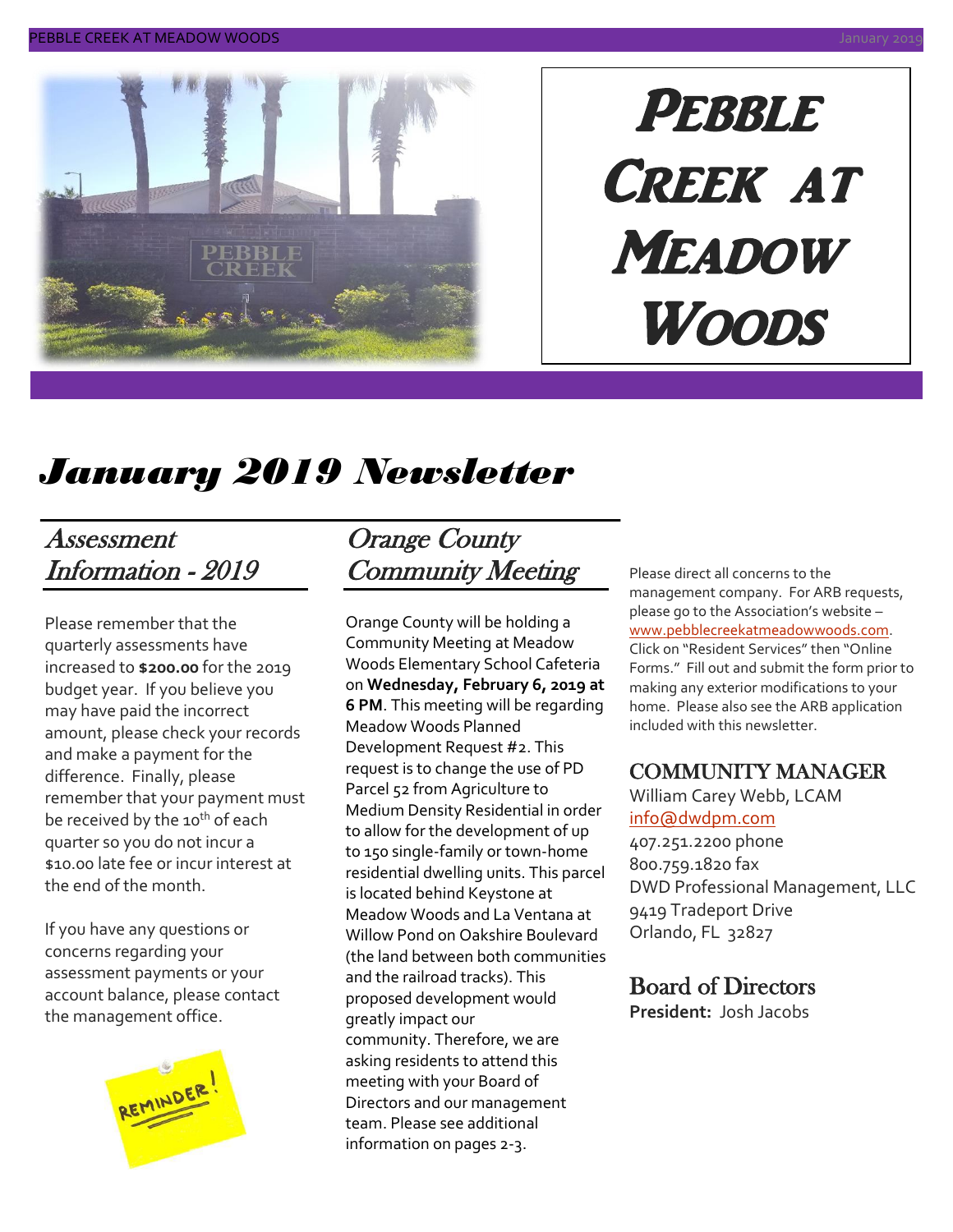

**Commission District #4** Maribel Gomez Cordero, Commissioner

### **Case Planner:**

**Nicolas Thalmueller** (407) 836-5603 Nicolas.Thalmueller@ocfl.net



### **Meadow Woods Planned Development (PD)**

#### Wednesday, February 6, 2019 @ 6:00 p.m. Meadow Woods Elementary School Cafeteria 500 Rhode Island Woods Circle, Orlando, Florida 32824

Please join Orange County staff, the applicant and your neighbors for a community meeting to discuss the proposal for the property identified below. The applicant will be present to explain the proposed use and answer questions.

| PROJECT INFORMATION     |                                                                        | SUBJECT PROPERTY/ LOCATION MAP |  |  |
|-------------------------|------------------------------------------------------------------------|--------------------------------|--|--|
| Project Name:           | Meadow Woods<br>Planned Development (PD)                               |                                |  |  |
| Case Number:            | CDR-18-10-335                                                          |                                |  |  |
| Applicant:              | Kathy Hattaway                                                         |                                |  |  |
| Parcel ID:              | 35-24-29-0000-00-009,<br>24-24-29-0000-00-022,<br>24-24-29-0000-00-029 | See reverse side for map       |  |  |
| <b>Future Land Use:</b> | Low Density Residential (LDR)                                          |                                |  |  |
| <b>Current Zoning:</b>  | PD (Planned Development District)                                      |                                |  |  |
| Acreage:                | 143.20                                                                 |                                |  |  |
| Location:               | South of Wetherbee Road / East of<br>Orange Avenue                     |                                |  |  |

### SUMMARY OF REQUEST/ PROPOSED USE

Request #1: To change the use on PD Parcels 2.1 and 3.2 from Open Space and Fire / Police to Community Commercial and utilize existing commercial entitlements within the PD for the proposed commercial development.

Request #2: To change the use on PD Parcel 52 from Agriculture to Medium Density Residential in order to allow for the development of up to 150 single-family or townhome residential dwelling units by utilizing the vehicle trip conversion matrix to convert retail commercial square footage to residential units.

| Please visit our site for more information: |  |
|---------------------------------------------|--|
| www.OrangeCountyFL.net/Atlas                |  |

If you have questions regarding this community meeting please call the Case Planner (listed above)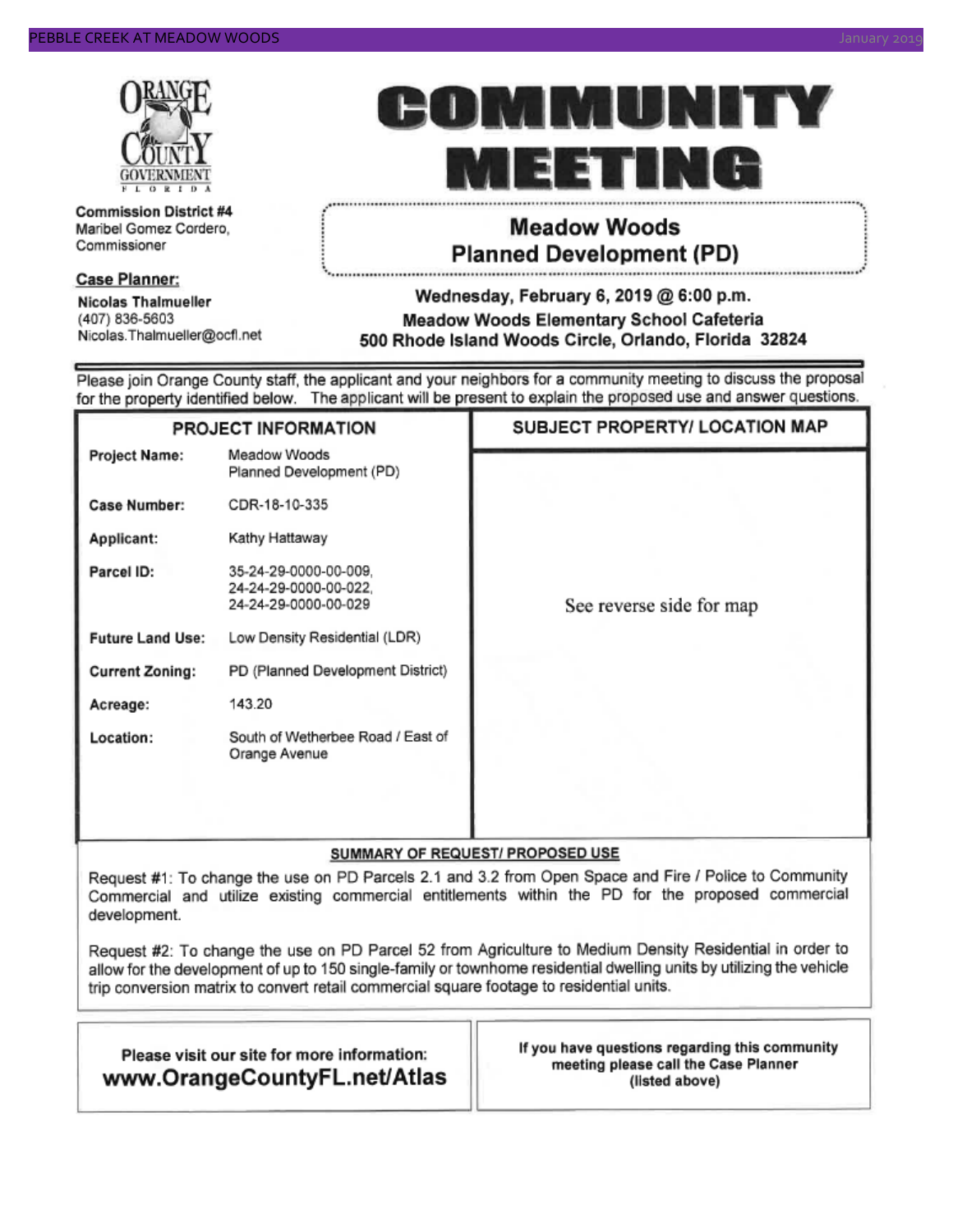#### Request #2



## Please Remove Holiday Lights and Decorations

Sadly, the holiday season is now over and it is time to remove all holiday lights and decorations. Therefore, please remove your lights and holiday decorations by this weekend if you have not done so already. Thank you for your cooperation in this matter.

## 2019 Budget Requests

If you are interested in obtaining the 2019 Budget for your community, please feel free to review the document on the community website using the following link: [https://pebblecreekatmeadowwoods.weebly.com/budget.html.](https://pebblecreekatmeadowwoods.weebly.com/budget.html) You may also contact the management office to obtain a copy via email or regular mail.

## Parking Regulations

If your vehicle is parked on the street at night in the community, your car may be towed. Per the rules and regulations of our community, all vehicles must be parked in your garage or driveway at night. If a vehicle is parked on the street between the hours of 12 AM – 6 AM, it may be towed **without warning at the owner's expense**.

**If you are planning a special event or party**, and you will have guests parked in the street from 12 AM – 6 AM, please contact the management office to make arrangements **at least 24 hours in advance** so we may inform the towing company and so we have time for you to pick up parking permits from the management office. Please be aware that the maximum number of vehicles permitted is 10. During the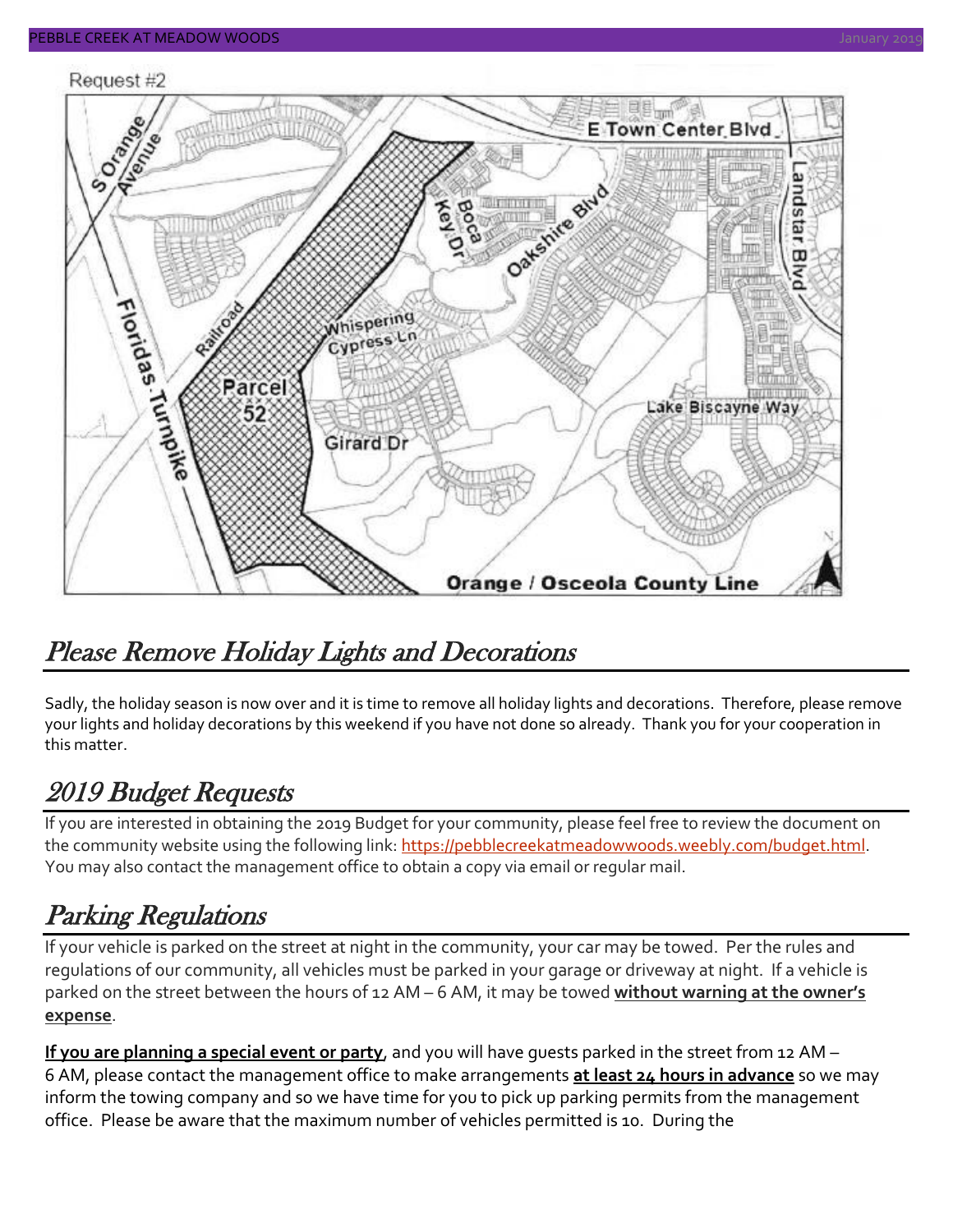If your vehicle or a vehicle of a guest is towed due to a violation of the parking rules and regulations, you should **contact the towing company to resolve the situation**. *Do not call DWD Professional Management regarding a towing issue*. The Board has not authorized the management company to make ANY exceptions to the parking rules and regulations. If you do not follow these parking rules, you will be towed **at your own expense** and **will not be reimbursed for any reason**.

Please be advised that the towing company, **Universal Towing and Recovery**, has moved from their previous location. The towing company's contact information is as follows: **Universal Towing and Recovery, 407-816- 0102, 206 6th Street, Lot 300 Orlando, Florida 32824.**

# Please Pick-Up After Your Pets

We understand that many of the residents in our community are pet owners. Owning a pet is a wonderful experience for the "parent" and it brings many joys to you as well. However, having a 4-legged addition to your family also brings many responsibilities.

If your new bundle of joy happens to be a dog, then one of the responsibilities is picking up after your pet. When you live in a community you cannot just let your dog out and then close the door. **Your pet must be on a leash at all times, and any pet waste MUST be picked up and disposed in a waste receptacle**. This is not only a community rule; it is an Orange County ordinance as well.

Dog waste is a hazardous substance and causes damage to grass and may spread illnesses to others. Thank you for your understanding and cooperation in this matter.

## Reporting Street Light Outages

If you notice a street light out on your street, please call Duke Energy at 407-629-1010 to report the street name or section where the light is located. You may also visit the following website to report the outage: [https://www.duke-energy.com/customer-service/request-light-repair.](https://www.duke-energy.com/customer-service/request-light-repair) Please contact the management office if you need assistance or if you have any questions.

# Off-Duty Sheriff's Deputy Patrols and Suspicious Activity

Your community is patrolled several days per month by an off-duty Orange County Sheriff's Deputy. The deputy is on patrol to spot suspicious activity, to help enforce traffic laws, and to help the people in communities we manage in Meadow Woods. If you see the deputy on patrol, and if you have noticed any suspicious activity, please stop the deputy and talk with him regarding your concerns. You should also call the Orange County Sheriff's Department at (407) 836-4357 to report suspicious or criminal activities. **The Sheriff's Department is the only organization charged with the protection of your property, and they are the only organization with the authority to approach and stop these people and their activities**.

Please be aware that the deputy is only able to enforce state law and county ordinances. If you see a community violation (i.e., parking on the grass, people with water balloons in the pool area, etc.), please call DWD Professional Management to address these concerns. Thank you.

# Noise Complaints

Please be aware that Orange County Sheriff's Department does not have any set time for enforcing the noise violation ordinance. According to our local deputy, the Disturbance of the Peace Statute is enforceable any time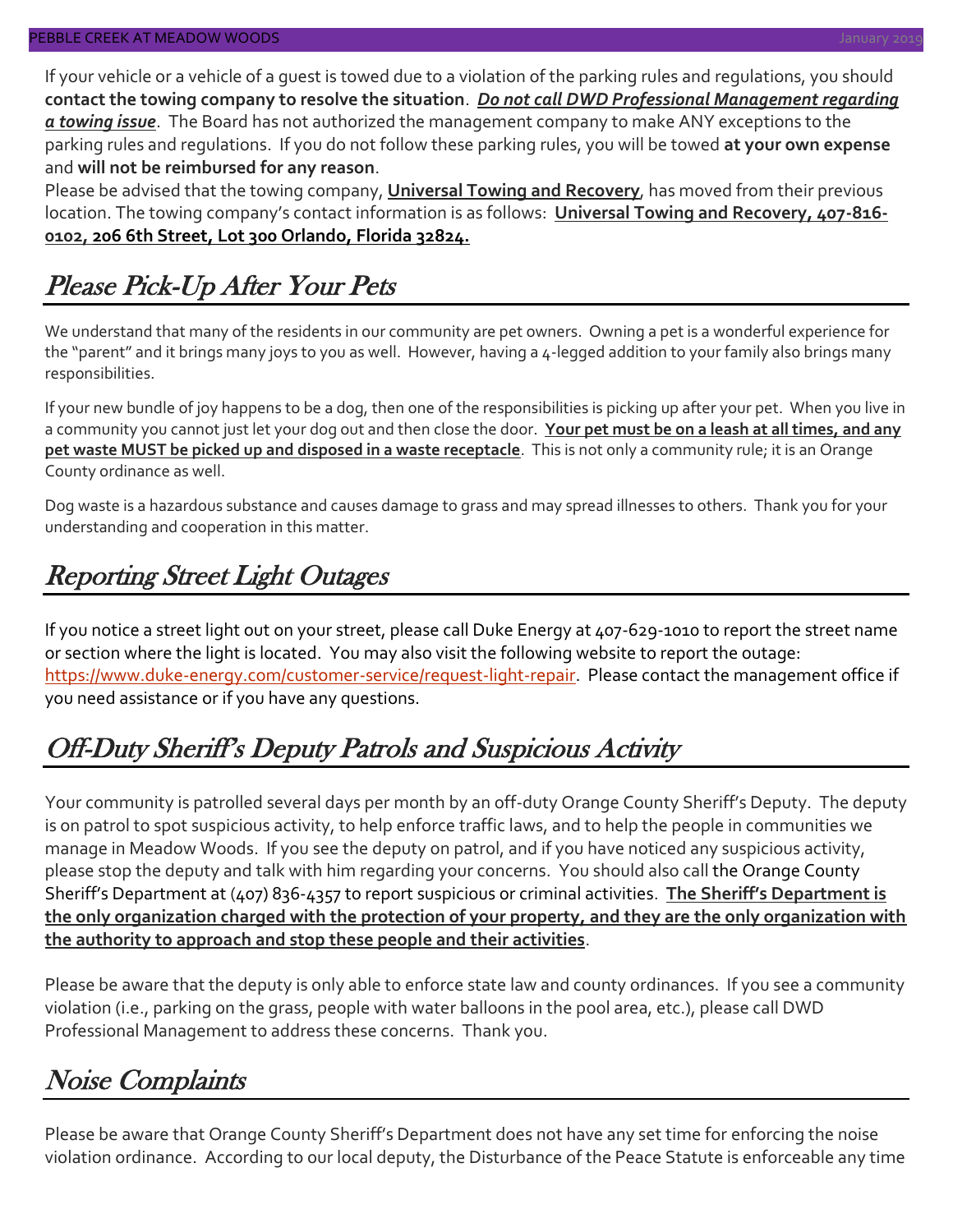of day. **If you feel that your neighbors are violating the noise ordinance, please contact the Orange County Sheriff's Department to file a complaint at 407-836-4357**. The Sheriff's Department will then send a deputy to request the responsible party to tone down their gathering. If a second request is made concerning the same disturbance, the Sheriff's Department will take the necessary actions to ensure your neighbors follow the noise ordinance.

Please be aware that the Association is not responsible for enforcing County ordinances. Only the Sheriff's Department may enforce County ordinances and laws. If you have any questions or concerns regarding this issue, please contact the management office.

# Architectural Changes (Exterior Modifications)

It has come to our attention that some homeowners are not familiar with the steps of the Architectural Review process. That is quite understandable. We would like to take this opportunity to help anyone in our community better understand this process.

If you are going to make any changes to the front of your property, including landscaping changes, or if you intend to make any structural changes to your property (i.e., room additions, pools, screen enclosures), then you will need to fill out the Architectural Review Committee (ARC) application.

These applications will always be available on your community's website and they are included in the monthly newsletter (please see the form below). Please follow the instructions on the form and submit all of the required documents for your requested change. When you are submitting an application to the ARC, remember to include the following:

1. Two (2) copies of the property survey that show the location of the proposed changed, alteration, renovation or addition.

- 2. Two (2) drawings of your plan(s).
- 3. Two (2) copies of color samples, if applicable.

Please note that applications submitted by fax or without two (2) copies of the survey, drawing, or color sample will be considered incomplete. If an application is incomplete, it will not be processed and will be returned to you.

If you have any questions, please call us at 407-251-2200, and we will be happy to assist you. Also note that management does NOT approve or deny any of these requests. We collect the applications and then submit them to the community's Architectural Review Committee (ARC). The ARC is a group of volunteer homeowners who review the applications and approve or deny the applications based on your community's written criteria (the architectural guidelines). Per Florida Statutes, this process may take up to 30 days.

As soon as the Committee makes a decision, we will mail you the letter of approval or denial. Please make sure you do not proceed with any improvements until you have heard from the Committee. I hope this helps everyone understand the Architectural Review process a little better. If this still leaves you with any questions, please feel free to contact our management office.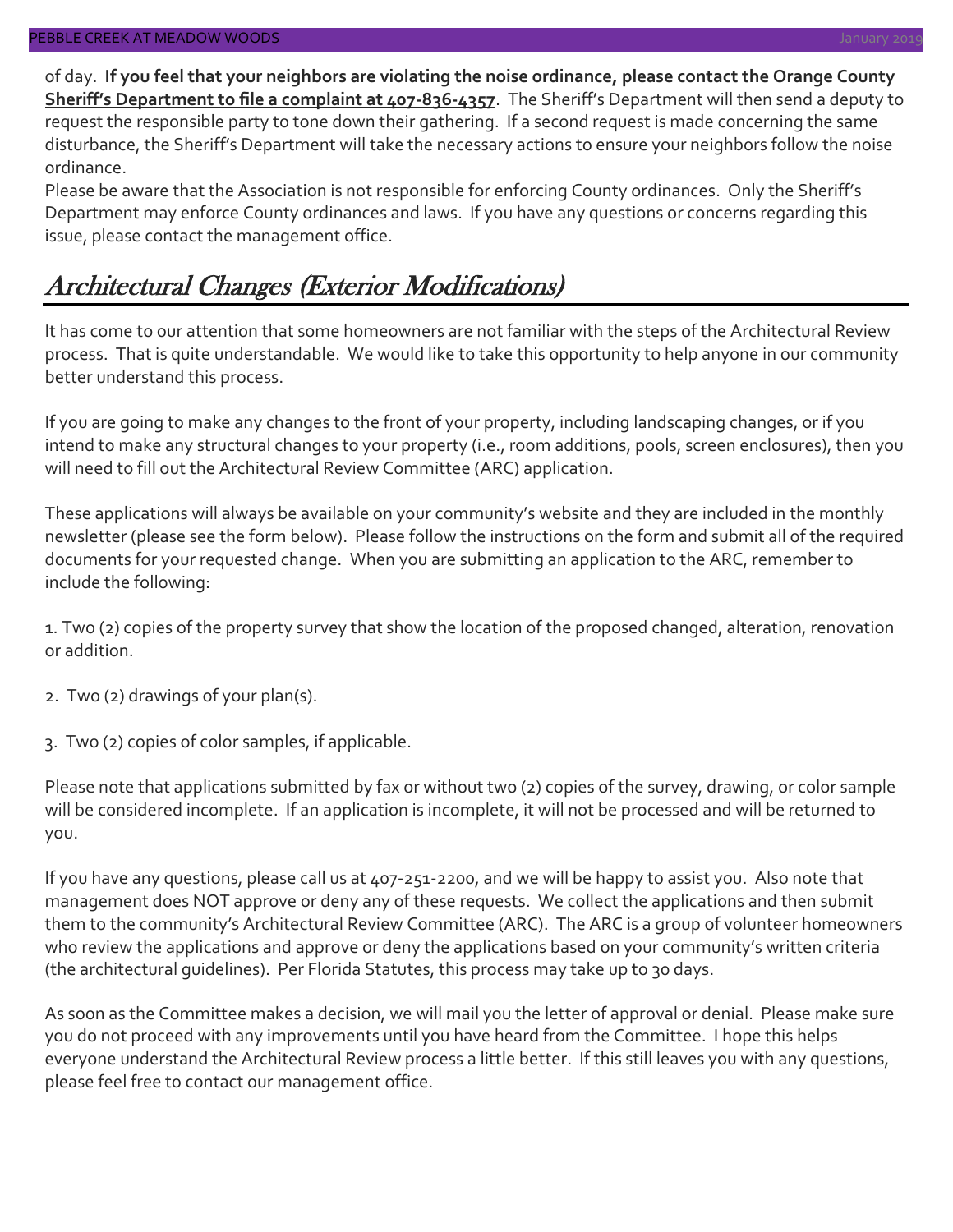### Pool Rules

Please be advised that the pool closes at sundown every day. No unauthorized people may enter the pool after this time. Many people ask why the Association has chosen to close the pool at sundown. The answer is simple. **We did NOT choose this time**. The State of Florida decided this for us! *Since there is not enough light per State guidelines, we must close the pool when the sun goes down*.

Next, there is a list of pool rules located in the pool area. Please take a minute and review these rules. One of the most important rules is the age limit for use. If you are under the age limit, *you may NOT use the pool without a parent or guardian being present.* Accidental drowning in a swimming pool is a leading cause of death in Florida for children. Please be advised there are no lifeguards at the pool, and the maintenance personnel are *not* trained in CPR or pool safety. Failure to comply with the Pool Rules may also result in you being asked to leave the area.

Thank you for your cooperation with this matter. If you have any additional concerns or questions regarding this issue, please contact the management office.

# Please Lock Your Vehicles

Please make sure your vehicles are locked at night and all valuables that do not need to be in your vehicles are removed on a nightly basis. If you do notice someone looking in car windows, or trying to force open a car door, please call the Orange County Sheriff's Department at (407) 836-4357. Thank you.

# Feral or Unsupervised Animals

It has been brought to the attention of the Board that some of the residents are feeding the stray animals in the community or they are allowing their animals to roam outside without supervision. According to Orange County Animal Control anyone who feeds stray/feral animals is considered the owners of these animals and is responsible for them. Please follow all Orange County ordinances regarding feral animals and please supervise and leash all pets when they are outside of your home. Allowing pets to roam freely outside poses a danger to your pets as well as to people within the community. Thank you for your cooperation and understanding.

# Monthly Property Inspections

The community management company is tasked by the Board of Directors each month to complete an inspection of all properties within the community. Below is a list of some of the violations that they will be on the look-out for during these inspections:

- **1)** Lawns that need maintenance or full replacement (weeds, dead spots, irrigation issues, etc.)
- 2) Houses that may need pressure washing or painting. Please be aware if the paint looks faded over 50% of the visible structure, if the concrete blocks are showing through the paint over 10% of the visible structure, or if there are settling cracks throughout the home that require caulking, then we will ask for the homeowner to repaint the house
- 3) Roofs that need pressure washing.
- 4) Fences in need of cleaning and/or repair
- 5) Driveways that may need repairs or pressure washing
- 6) Weeds and grass in flower beds and missing mulch or stones in flower bed area
- 7) Roofs with mold or broken/missing shingles
- 8) Parking in the grass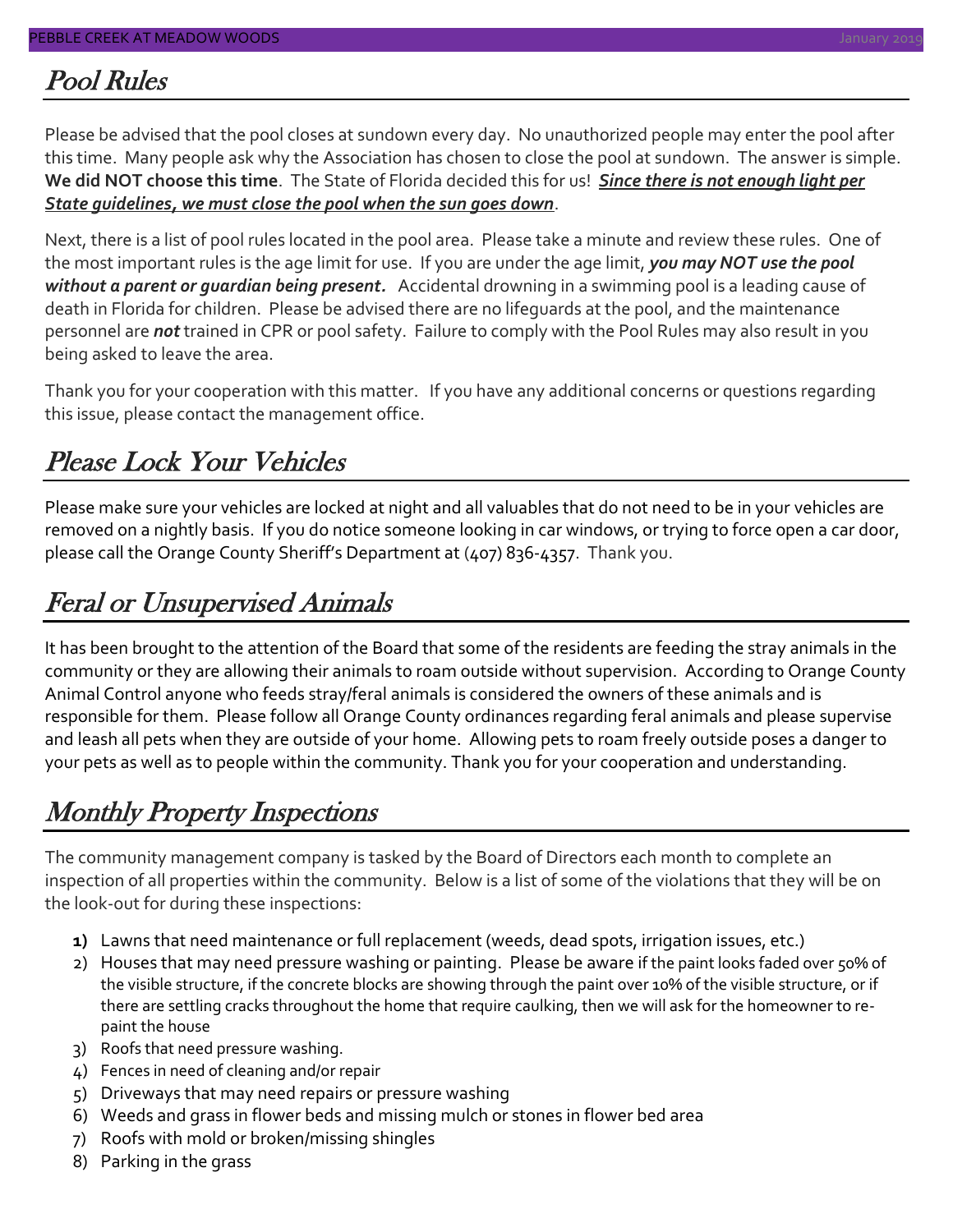The community management company's staff members will inspect each property from the road in a vehicle, and they will take pictures of any violations. They will not go onto your property to complete their inspection. Please be kind to the inspectors when they are completing their monthly inspections. The staff members will always identify themselves when approached if you have questions. However, please do not approach them in a hostile or negative manner. They are there to complete a job as directed by the Board of Directors and to help the community.

If the inspectors find any problems with the exterior of your home, the management company will send you a letter notifying you of the violation. If you receive a violation letter, please feel free to contact the management company via email or by phone if you have any questions or if you need more time to correct the area of concern. The management company will work with you to make the needed improvements. Communication is very important so we can work together to maintain and improve our property values. Thank you for your cooperation regarding these matters.

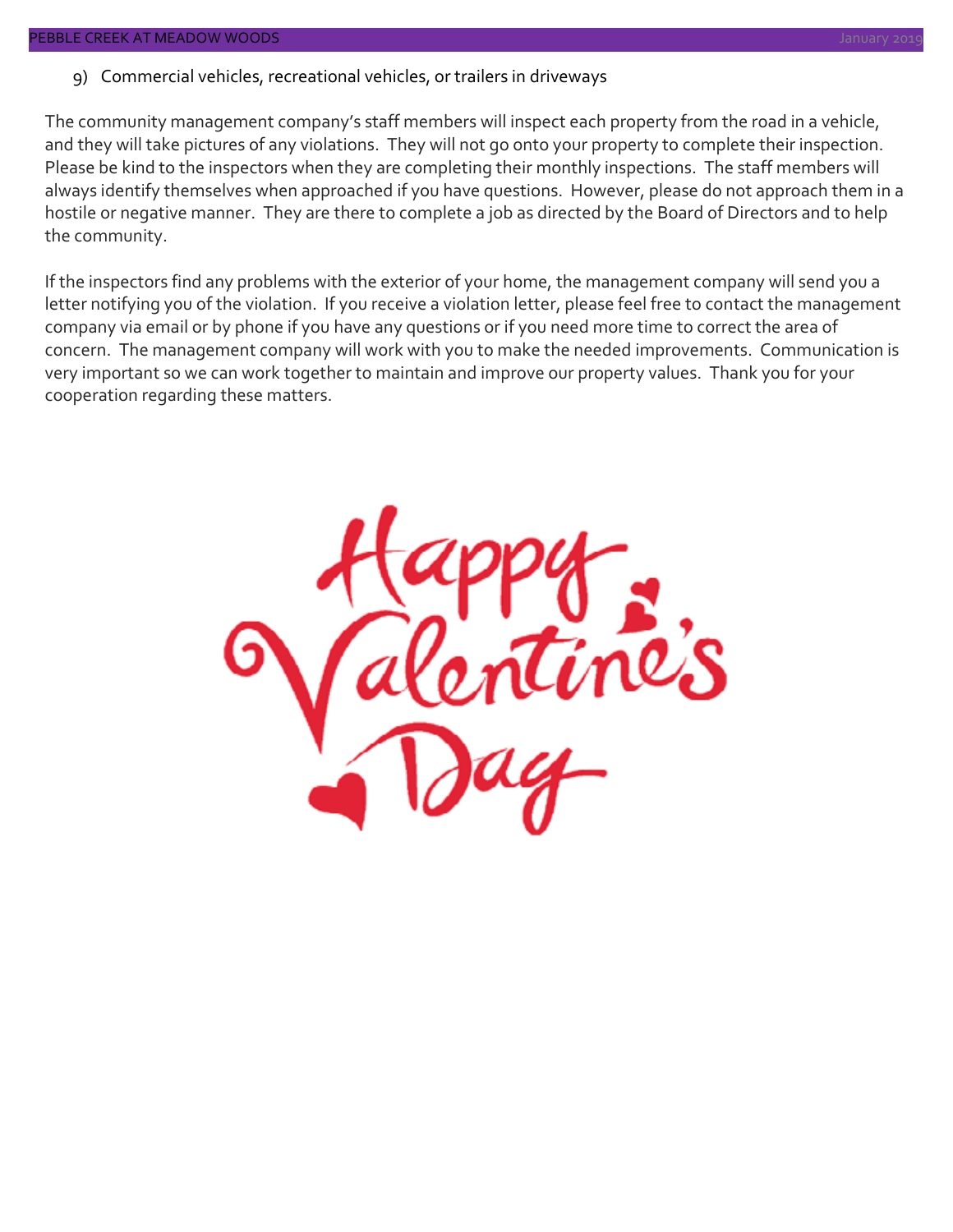### **Emergency:**

| Fire, Police, Medical Emergency: | $911$ |
|----------------------------------|-------|
|                                  |       |

#### **Law Enforcement:**

| Orange County Sheriff's Dept. (Non- | 407-836-4357 |
|-------------------------------------|--------------|
| Emergency):                         |              |
|                                     |              |
|                                     |              |

### **Utilities:**

| Orange County Utilities: | 407-836-5515 |  |  |
|--------------------------|--------------|--|--|
|                          |              |  |  |

### **Chamber of Commerce:**

| Orlando Chamber of Commerce: | 407-425-1234 |
|------------------------------|--------------|
|                              |              |

#### **Miscellaneous:**

| Orange County Public Schools:                    | 407-317-3200 |
|--------------------------------------------------|--------------|
| Orange County Office of Emergency<br>Management: | 407-836-9140 |
| Orange County Health Department:                 | 407-858-1400 |
| Florida Poison Information Center:               | 800-222-1222 |
| Orange County Public Library:                    | 407-836-7390 |
| Social Security Administration:                  | 800-772-1213 |
| Orange County<br>Voters' Registration Office:    | 407-836-2070 |
| <b>Orange County Animal Services:</b>            | 407-836-3111 |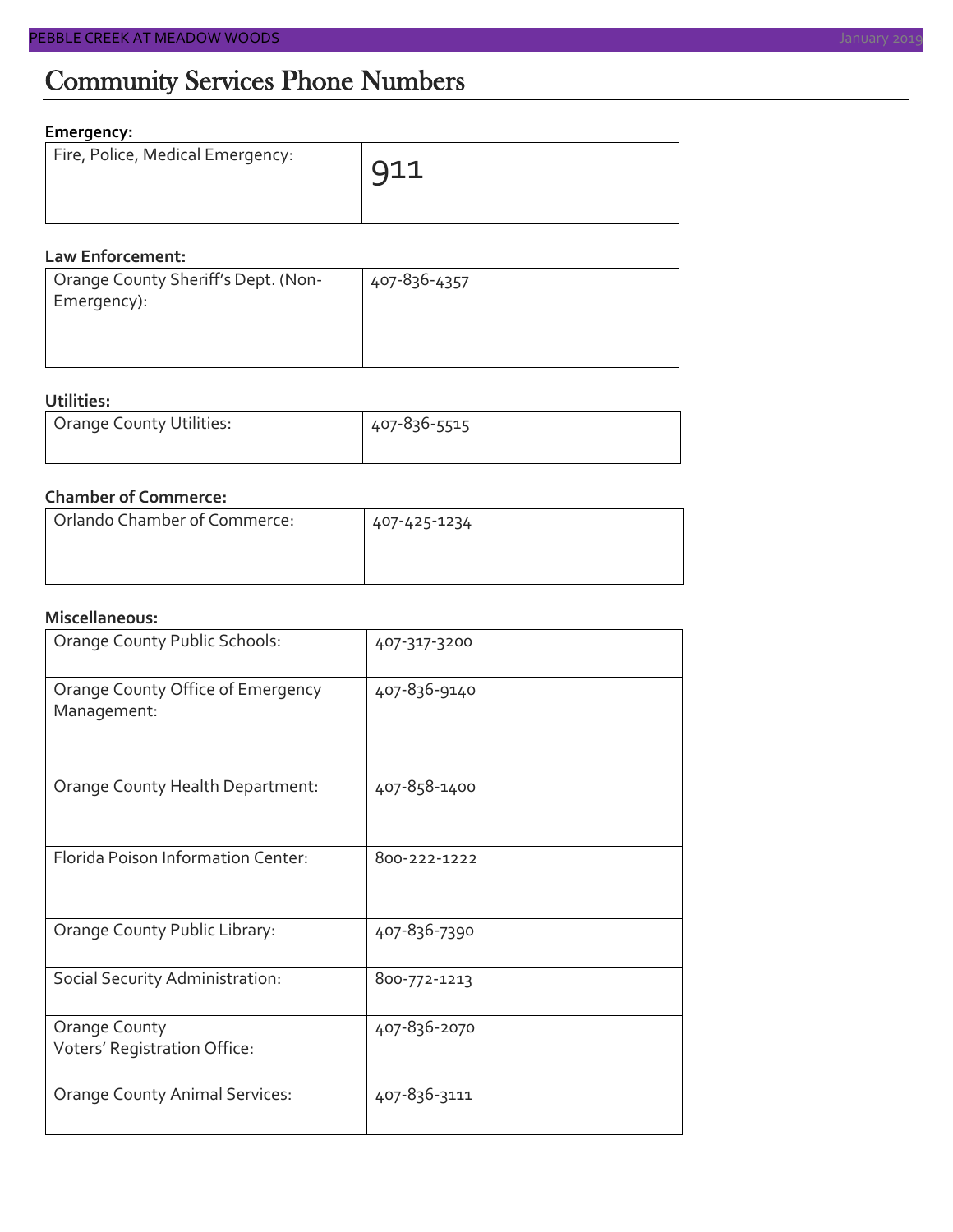#### **PEBBLE CREEK AT MEADOW WOODS HOMEOWNERS' ASSOCIATION, INC.** MAIL OR EMAIL FORM TO: 9419 Tradeport Drive, Orlando, FL 32827

PHONE: 407-251-2200 FAX: 800-759-1820 EMAIL: [info@dwdpm.com](mailto:info@dwdpm.com)

#### **ARCHITECTURAL REVIEW BOARD (ARB) APPLICATION**

|              |                                                                 | Phone(s) Home: Nork Work Now Work News Age of the United States of the United States of the United States of the United States of the United States of the United States of the United States of the United States of the Unit |                                                                                                                                       |
|--------------|-----------------------------------------------------------------|--------------------------------------------------------------------------------------------------------------------------------------------------------------------------------------------------------------------------------|---------------------------------------------------------------------------------------------------------------------------------------|
|              |                                                                 |                                                                                                                                                                                                                                | In Accordance with the Declaration of Covenants, Conditions and Restrictions and the Association's Rule and Requlations, Installation |
|              | must conform to this approval and the Association's quidelines. |                                                                                                                                                                                                                                |                                                                                                                                       |
|              |                                                                 | I hereby request consent to make the following changes, alteration, renovations and /or additions to my property.                                                                                                              |                                                                                                                                       |
| () Fence     |                                                                 | () Swimming Pool () Lawn Ornament () Screen Enclosure                                                                                                                                                                          | () Landscaping                                                                                                                        |
| () Patio     | ( ) Exterior Color                                              | () Lawn Replacement                                                                                                                                                                                                            |                                                                                                                                       |
| Description: |                                                                 |                                                                                                                                                                                                                                |                                                                                                                                       |

Attach two (2) copies of the property survey that shows the locations of the proposed change, alteration, renovation or addition.

\_\_\_\_\_\_\_\_\_\_\_\_\_\_\_\_\_\_\_\_\_\_\_\_\_\_\_\_\_\_\_\_\_\_\_\_\_\_\_\_\_\_\_\_\_\_\_\_\_\_\_\_\_\_\_\_\_\_\_\_\_\_\_\_\_\_\_\_\_\_\_\_\_\_\_\_\_\_\_\_\_\_\_\_\_\_\_\_\_\_\_

Attach two (2) drawings of your plan(s). Attach two (2) color samples, if applicable.

### **NOTE: Applications submitted by fax or without two (2) copies of the survey, drawing, or color sample will be considered incomplete. If an application is incomplete, it will not be processed and will be returned to you.**

I hereby understand and agree to the following conditions.

- 1. No work will begin until written approval is received from the Association. You have 60 days from the approval date to complete the work. If not, then you must reapply for ARB approval.
- 2. All work will be done expeditiously once commenced and will be done in a professional manner by a licensed contractor or myself.
- 3. All work will be performed timely and in a manner that will minimize interference and inconvenience to other residents.
- 4. I assume all liability and will be responsible for any and all damages to other lots and/or common area, which may result from performance of this work.
- 5. I will be responsible for the conduct of all persons, agents, contractors, subcontractors and employees who are connected with this work.
- 6. I am responsible for complying with all applicable federal, state and local laws, codes, regulations and requirements in connection with this work. I will obtain any necessary governmental permits and approval for the work.
- 7. Upon receipt DWD Professional Management, LLC will forward the ARB Application to the Association. A decision by the Association may take up to 30 days. I will be notified in writing when the application is either approved or denied.

ALL HOMEOWNERS ARE RESPONSIBLE FOR FOLLOWING THE RULES AND GUIDELINES OF THEIR ASSOCIATION WHEN MAKING ANY EXTERIOR MODIFICATIONS.

Signature of Owner(s):  $\Box$ 

| <b>DO Not Write Below This Line</b> |             |                  |                 |  |  |  |
|-------------------------------------|-------------|------------------|-----------------|--|--|--|
| This Application is hereby:         | () Approved | Denied           |                 |  |  |  |
| <b>Comments:</b>                    |             |                  |                 |  |  |  |
| <b>Date Received</b>                |             | Mailed to Assoc. | Mailed to Owner |  |  |  |